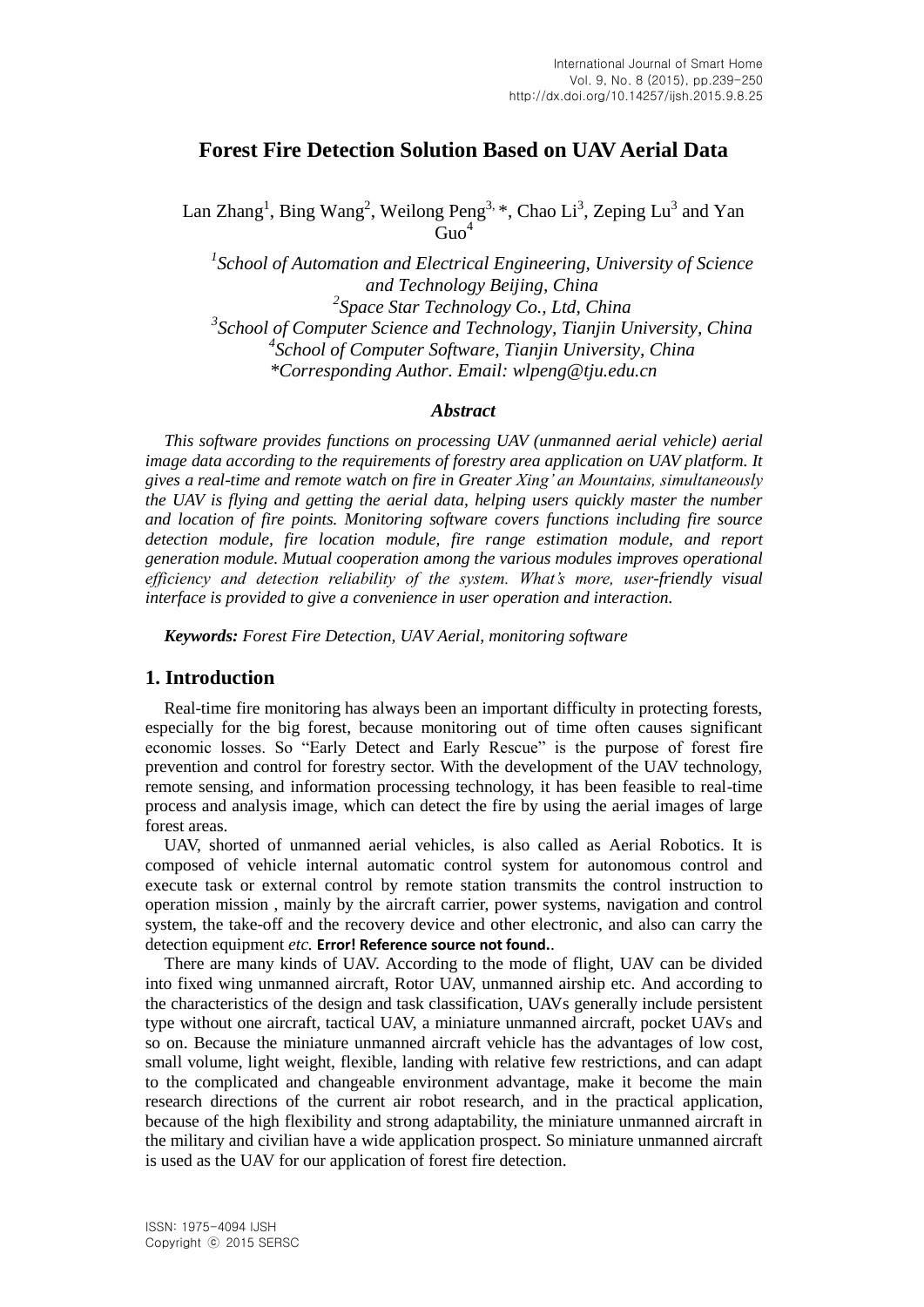UAVs are widely used in many kinds of applications. UAV is mainly used for low altitude reconnaissance; electronic jamming task in military .It not only can reduce the casualties during reconnaissance process, but also can greatly improve fight efficiency. In addition, unmanned vehicle can also be used for target indication and biochemical weapons detection. The unmanned vehicle's advantage is particularly prominent when it fights in the city. It can fly in slow speed, in order to avoid hitting buildings; it can fly to large buildings on hold for urban reconnaissance mission in the civil context. The UAV can be used to the communication relay, environmental studies, natural disasters monitor and support; the UAV can also be used for border patrol, agricultural survey, and large-scale ranch and forest fire detection.

Fire is a regular occurrence in forested landscapes throughout the world. Worldwide, a large number of fire disaster annually happened in fire-adapted ecosystems in large areas of Africa south of the equator, central Asia, southern South America, Australia, and many areas of the boreal forest in Russia and Canada. Therefore, the use of UAV to detect fire source becomes exceptionally significance. Many foreign researchers took deeply research and experiments in the recent twenty years. According to the advocacy of the NASA many universities in the United States and personnel carry out the research and application on UAV and have made breakthrough progress.

By 1990, the usefulness of high elevation aircraft in monitoring large fires and multiple fires in North America had been demonstrated. Aircraft, as opposed to satellites, have the ability to survey as needed without fixed trajectories, and can loiter at fires with flight altitude adjustable to satisfy resolution and coverage requirements. By 2000, the potential for collecting, transmitting, and converting thermal infrared data from aircraft into a GIS format in near-real time had been demonstrated. However, manned flights have limitations in terms of mission duration, mission safety, and cost. In the late 1990's, NASA and the US Forest Service (USFS) began studying the application of unmanned (sometimes termed uninhabited) aerial vehicles (UAV) to support fire mitigation efforts **Error! Reference source not found.**. UAVs, also known as unmanned aircraft systems (UAS), have the ability to operate in areas that are dangerous for manned observation and the ability to operate for flight periods of 24 hours or more. A civil industry has begun to emerge around UAS technology. Due to relative newness of the industry and the heavy restrictions on flights, relatively few wildfire application studies have been published. However, research and development efforts for UAS applications to wild land fire management are ongoing. The United States (US) federal government, specifically the USFS, stands at the forefront of wildfire UAS application development. In 2001, Ambrosia et al. **Error! Reference source not found.** reported the results of a USFS and NASA funded experiment using an ALTUS II UAS to collect thermal imagery over a controlled burn. In 2006, Rest as **Error! Reference source not found.** reported the findings of Szendro Fire Department's experiment using a UAS helicopter to conduct air reconnaissance of two forest fires at Aggtelek National Park in Hungary. In 2009, The University of Alaska-Fairbanks (UA-F) was issued an emergency COA by the FAA allowing the use of the Insitu Scan Eagle UAS to be flown in support of wildfire monitoring and mapping at the Crazy Mountain fire in Alaska. This is significant because UA-F was the first non-government entity afforded this opportunity by the FAA **Error! Reference source not found.**.In 2010, Barado et al. **Error! Reference source not found.** proposed a communication system that used tethered balloons equipped with Wi-Fi repeaters to create an adhoc network in a remote location to facilitate data transfer between firefighters, a UAS, and a control station. In July 2010, The Association for Unmanned Vehicle Systems International (AUVSI) hosted a Fire Fighting Tabletop Exercise (FF-TTX) in July 2010 **Error! Reference source not found.**.

Fire localization based on the parallel binocular stereo vision is proposed in [8] to improve the real-time and accuracy of the fire localization, the application is very important. The technology of parallel binocular stereo vision and 3-D information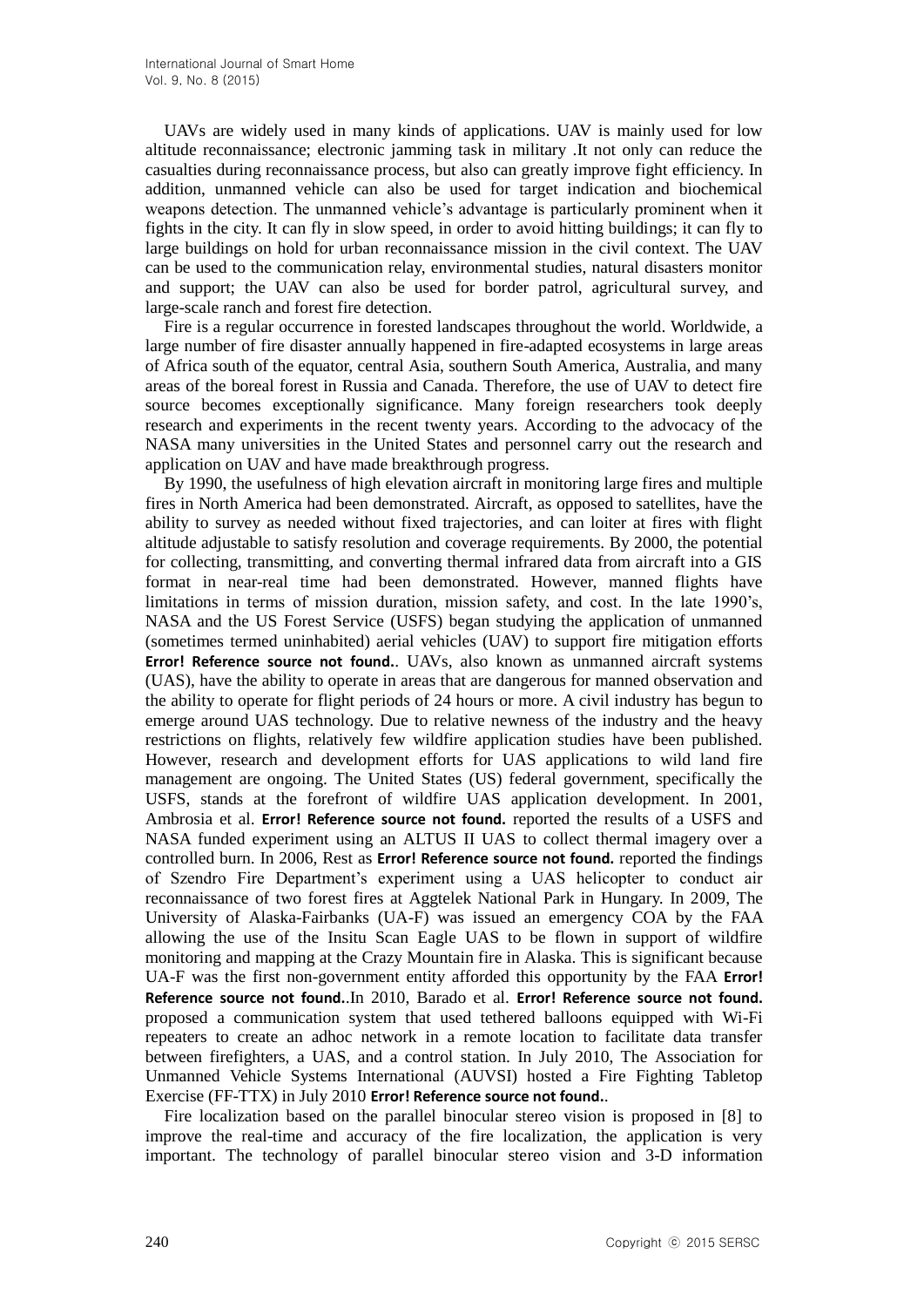reconstruction is used to determine the fire 3-D coordinate of the large space building. In the light of the problem of monitoring fire is in large buildings. The design strategy and practical implementation of establishing the auto-locating and fire –fighting monitor system based on image information of CCD are proposed. The system is based on the CCD dynamic characteristics and color information to detect and locate fire [9]. In [10] an identification method for fire smoke based on a neural network is discussed. The neural network's input used three couples of extinction coefficient ratio of three laser beams with wavelengths of 670 nm, 1060 nm and 1550 nm respectively. The network's output used fire smoke and non-fire smoke factors. Experiments of multi-wavelength lasers attenuation by typical fire smoke and non-fire smoke factors were conducted, resulting in twenty six network sample pattern definition tables acquired from selected data. Three hundred and ninety one times of simulation training resulted in an output error less than 0.0001.The verification experiments prove that this method is effective in distinguishing between fire smoke and non-fire smoke factors. This identification method has practical application for solving fire smoke recognition and other similar non-structural problems. A fire detection method based on the visual characters of images is proposed in [11]. According to the characters of fire images near to near infrared, near infrared images are collected. And making use of the changing information of the fire at the earlier period, the characteristic value is picked up by the image process as the input signal and identified by the genetic neural network to distinguish the fire. This is the idea of the fire identification system. The result is indicated that the system can decrease the error rate further, respond more quickly and monitor more widely than traditional system. Processing the image which is taken by camera, people can get its color feature  $\&$  wavelet feature, then, using neural network & supervise learning; people can establish relations between image feature vector and three dimension fire vectors achieve the purpose of using image to detect fire [12]. In [13] author used the fuzzy neural network to establish the model of fire detection, Flame characteristics will be extracted as the input, in order to classification of the fire image. The simulation results show that the algorithm on different scenarios of fire detection with high accuracy. In [14] describes the system on theory base, System design, and hardware implementation. It's an Innovation that we using the CCD camera to collect infrared image, the Wave length of infrared filter mainly depends on the spectroscopy theory. In [15] a new method for naval vessel fire detection based on artificial neural network is presented. By designing a model of three layers back propagation artificial neural network, the improved BP arithmetic–LM arithmetic, is applied to the intelligent process of data synchronously detected by the multi sensor. In [16] a fire detection method of marine engine room based on infrared vision is introduced. First, we project the infrared flame images in the sliding windows onto a projection plane. The grey values of pixels in the Projection image signify the spatial distribution of the flame. The author use the invariant moments of the projection image describes the dynamic distribution of the flame. Second, we use support vector machines to distinguish flame object from fake object based on the projection moments. In experiments, we adopted two kinds of flames and two kinds of fake targets. In [17] establish the fire source clustering positioning method based on dynamic Clustering idea with the sensor arrays. The output of the traditional fire source localization method based on wireless sensor array was randomness and uncertainty, which cannot be a better guide to actual fire-fighting. First this paper gives a dense region selection algorithm based on dynamic clustering idea, and then selects the dense region of each output of the traditional methods, and finally each selected area is estimated as a fire source region and the regional centers as the point estimate of the fire location.

Our software meets the requirements of fire detection, analyzed and identified by real-time transmission infrared and visible light of video data. According to the telemetry data, it completes the situation assessment and the geographical location of the fire, and ultimately generates fire detection report for the command and control center. The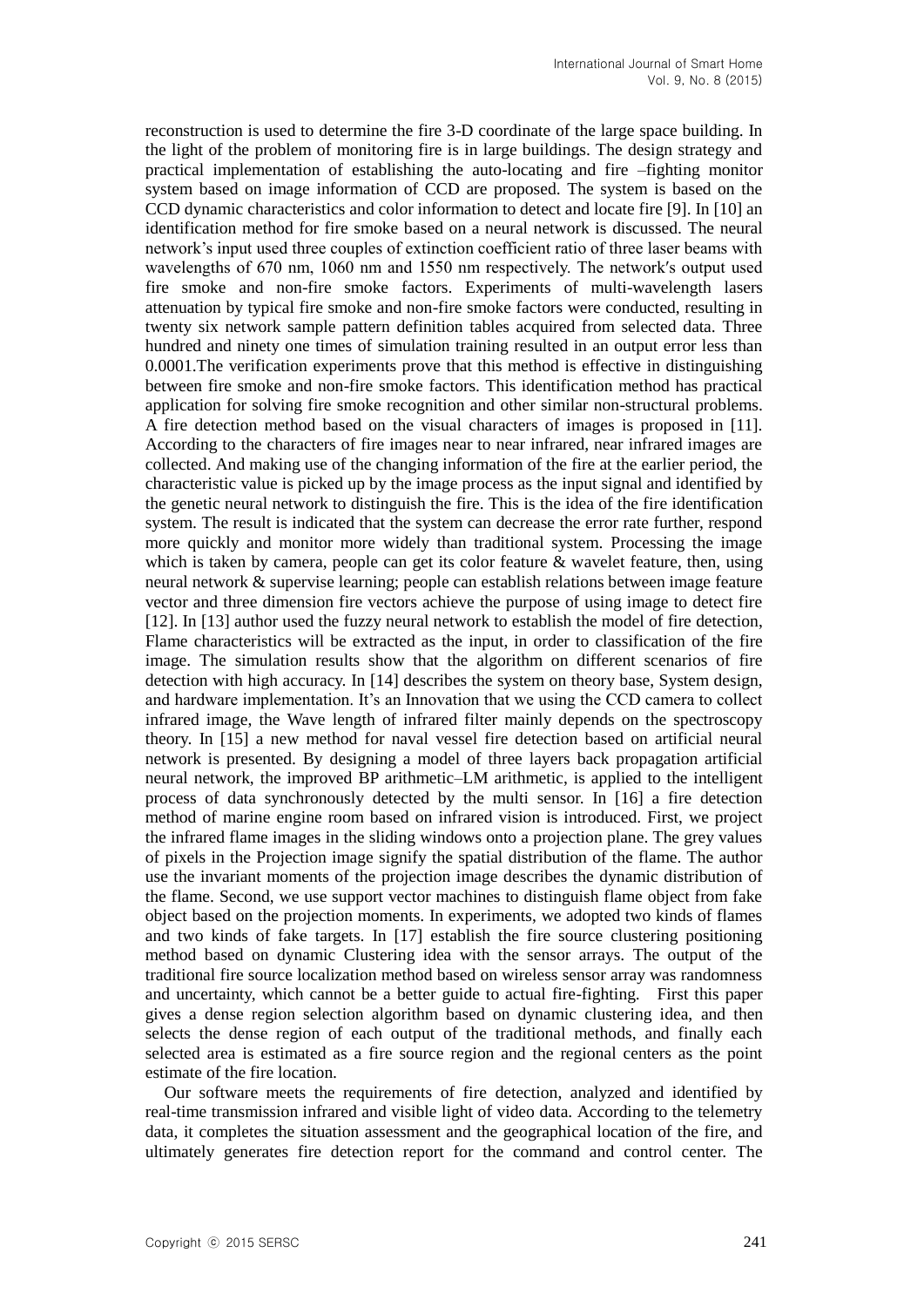software shows the characteristics of high detection speed, high precision, wide measurement range, can effectively provide helpful guidance for the forestry sector, save manpower and material resources and improve work efficiency.

The second part introduces the overall design of the software; the third part give a real knockdown to the design of each module; and the fourth part is to introduce the system use case, and the fifth part is the summary.

# **2. The Overall Design of the Software**

## **2.1. Software Interface Relationship**



**Figure 1. Software Interface Relationship**

Network communication using TCP/IP protocol, transceiver transfer remote image data from the plane through the net export to the protocol conversion computer, then transfer image data to fire monitoring software by switch, or by optical fiber network (Figure 1).

## **2.2. The Information Flow of Software Modules**



**Figure 2. The Information Flow of Software Module**

The software includes data receiving module, fire detection module, a video playing module, the fire source location and analysis module, GIS display module and report generation module. The information flow between the modules showed in Figure 2. Data receiving module receives the video and telemetry data from the UVA; Video play module decode video and refresh display. According to the user need to call the fire detection module, display real-time detection results in the video and provide screenshot function; the fire source location and analysis module calculate the geographic coordinate of fire source according to the test results and the telemetry data.

#### **Software design tool**

This software is developed using C++ language in Microsoft Visual Studio 2010 platform, dependent on the open cv image processing library and Kakadu video decoder.

## **The interface**

Software main interface as shown in Figure 3, consists of four parts of A, B, C, D and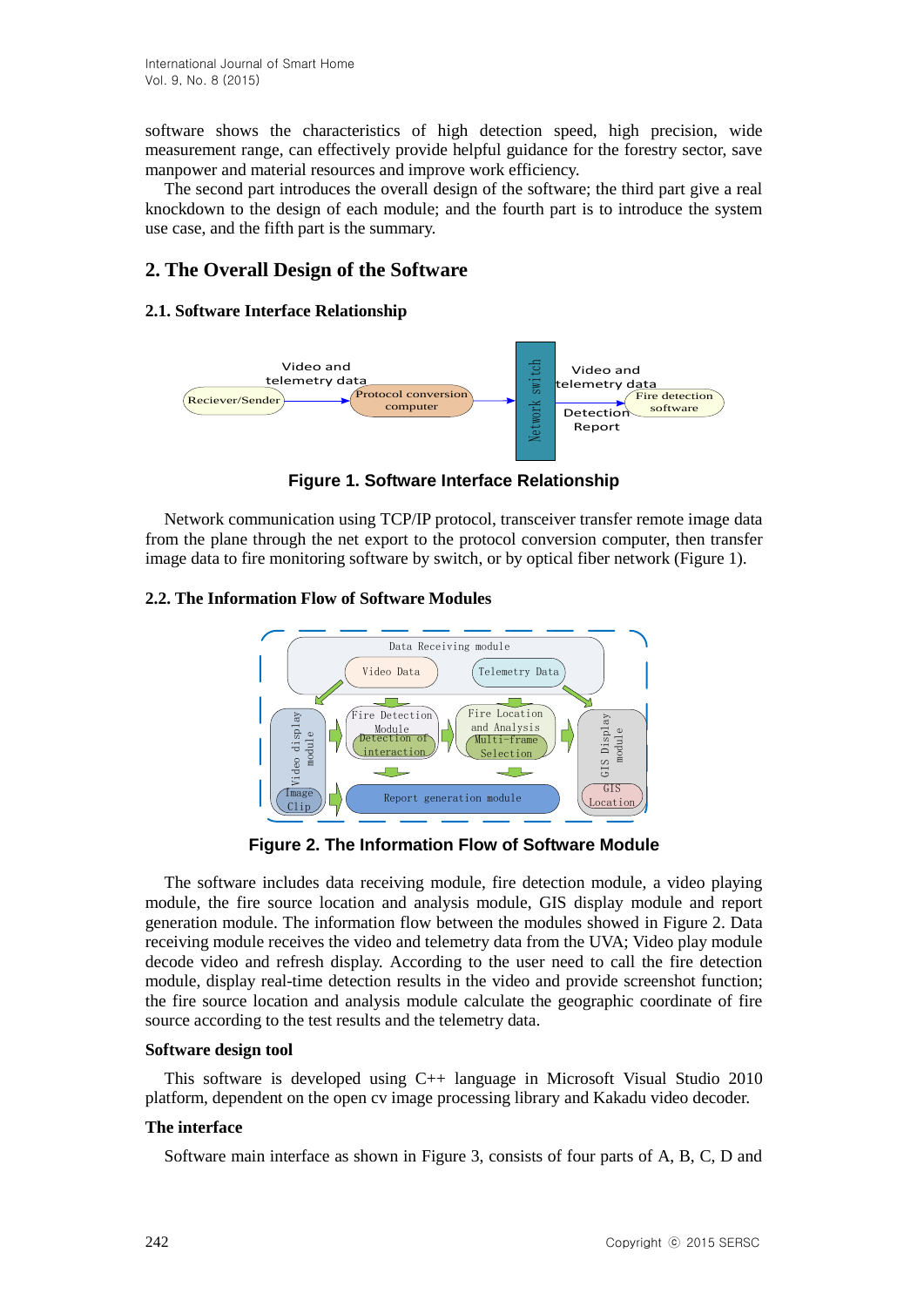E, Respectively is the menu, fire source video display area, GIS map display area and status bar.



**Figure 3. The Interface**

# **3. Module Design**

## **3.1. Data Receiving Module**

Via TCP\IP protocol, it continually receives raw data of telemetry image from fixed station. And then these data, including infrared and visible light data, are saved to local disk in mj2k format.



**Figure 4. The Video Refreshes Method**

#### **3.2. Video Play Module**

In the video play module uses 8 threads on the playing area to refresh the display interface. At first, Each thread decode frame of the new mj2k format video, then transform into a same size picture, and call the fire detection module, circle the fire source area in the picture if there exist , finally paste it into the video refresh area. All the threads of video refresh zone are synchronous (Figure 4).

Video play module also provides a screenshot function which can be used to generate test report.

## **3.3. The Fire Detection Module**

The Fire detection module is called before in the video refresh, according to the user interaction, the working mode of the Fire detection module can be divided into the automatic detection and artificial auxiliary detection (Figure 5). Automatic detection mode detects the whole picture under the condition of user not to circle source area, segment and highlight the edge of the suspected source area. Auxiliary detection is performed by fire detection in a rectangular box user circled; this method can further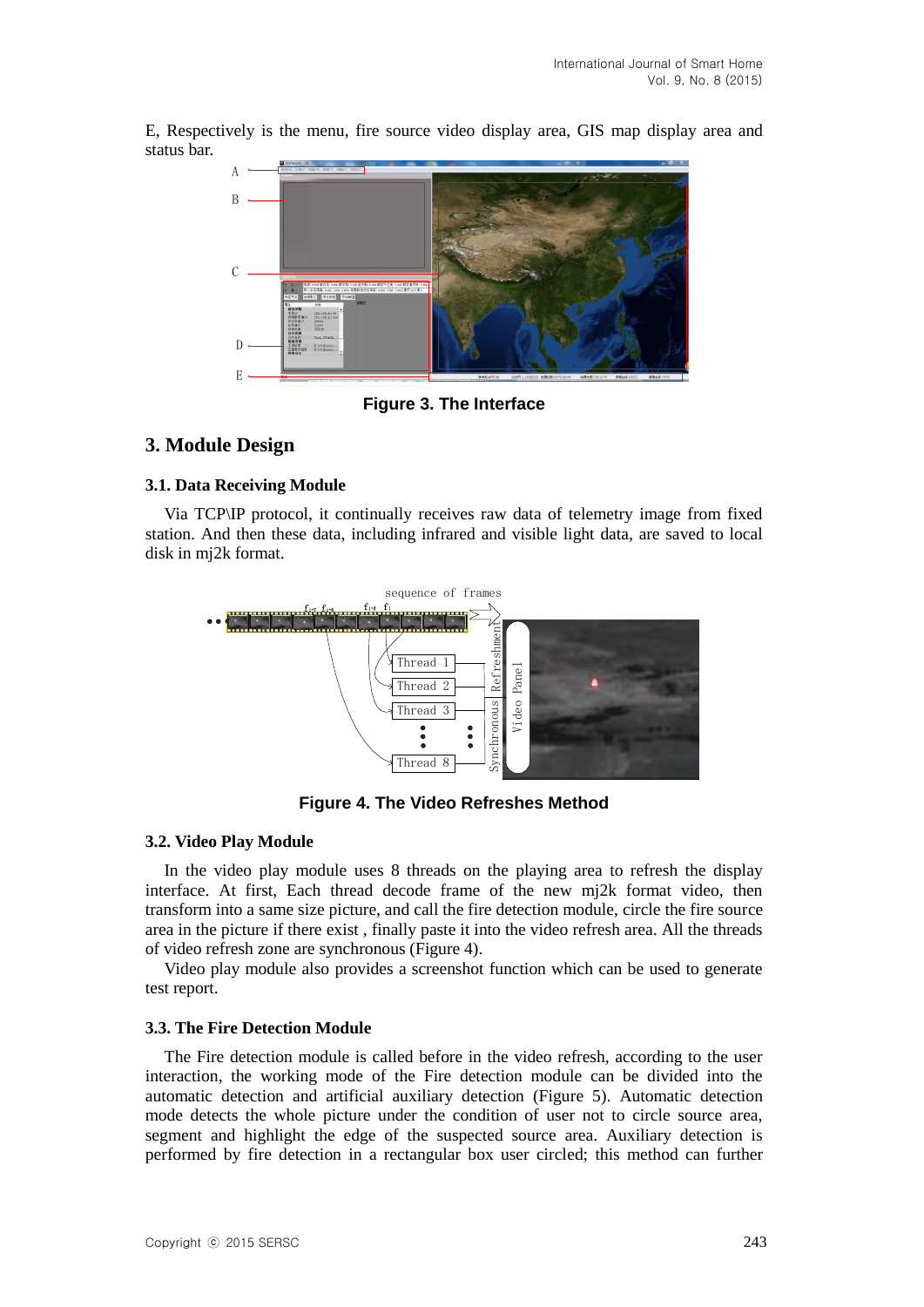confirmation of the suspected source of fire, segment and highlight the edge if the fire source is confirmed.



**Figure 5. Fire Detection Method**

#### **3.4. The Fire Source Location and Analysis Module**

The fire source location and analysis module converted fire source position and size information to the latitude and longitude, the size and altitude information under the geodetic coordinates. According to the aircraft telemetry data location and height information, the module calculates the image pixel scale, and then transforms the fire source position into the geodetic coordinate, also calls the GIS display module positioning to the interface view (Figure 6).



**Figure 6. The Information Flow of Fire Location and Display**

The module also provides frame selection mechanism, updating the longitude and latitude, altitude and other geographic information according to the effective frame that user confirmed.

## **3.5. The GIS Display Module**

The GIS display module is integrated with software that display geographic information of the earth satellite image, the software also provides a drag, zoom, and positioning and measurement operation for the user. When the fire is detected, GIS module will display real-time fire location to the GIS interface, the user can also carry on the monitoring to remote areas that is not easy to reach due to the software expanse the user's perspective.

## **3.6. Report Generation Module**

Report generation module form the fire monitoring report in detail according to the fire location, analysis and other data, it mainly includes the following aspects: Fire geographical position display, show fire state on the map in detail; given the latitude and longitude of fire source, fire area, the length of the fire line and other data; according to the distance and range of fire analysis the required of firefighting resources.

## **4. The System Use Case**

The use cases of the system includes a user login, system parameter setting, real-time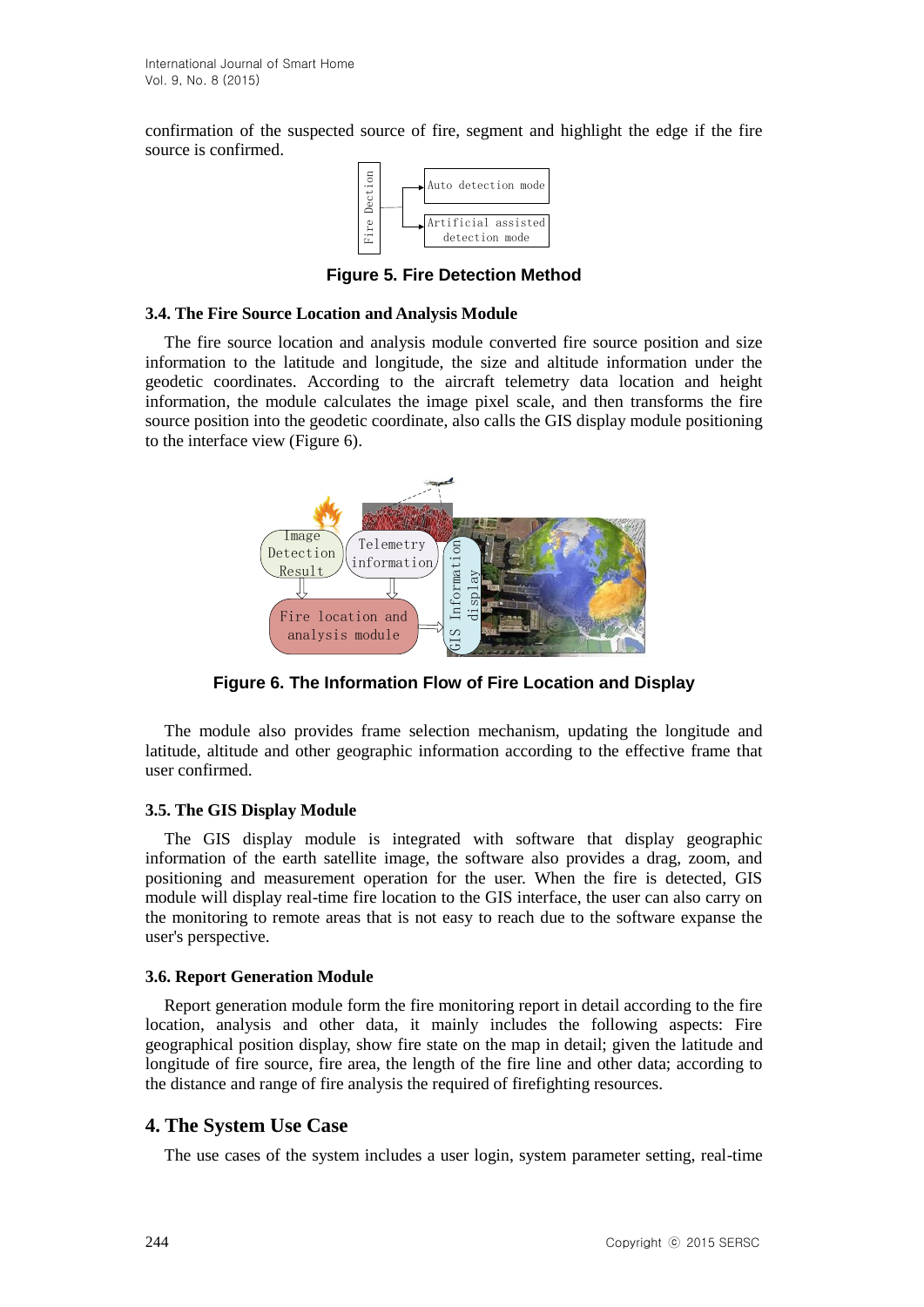video switch, fire detection switch, interaction switch, multi-frame selection, load the GIS layer, the GIS map operation, interface view shift, screenshots, reports generation and exit (Figure 7).

Three kind of user are allowed to login and operate the software. The administrator is able to access all of operations. The Inspector is allowed to access system parameter setting, real-time video switch, fire detection switch, interaction switch, and interface view shift. The reporter is allowed to access multi-frame selection, load the GIS layer, GIS map operation, interface view shift, screenshots and reports generation.



**Figure 7.Software Use Case Diagram**

## **5. Sequence Chart**



**Figure 8. Real Time Video Detection Sequence Chart**

Figure 8 shows the sequence chart of Real Time Video Detection. The process of real time video detection module comprises a video decoding process, a video playback process and a real-time video fire detection process. When the monitor has a requirement of real-time video playback, the function Start Real Video Works () will start multiple threads and call the Decode Real Video Work Function () to detect fire and play video.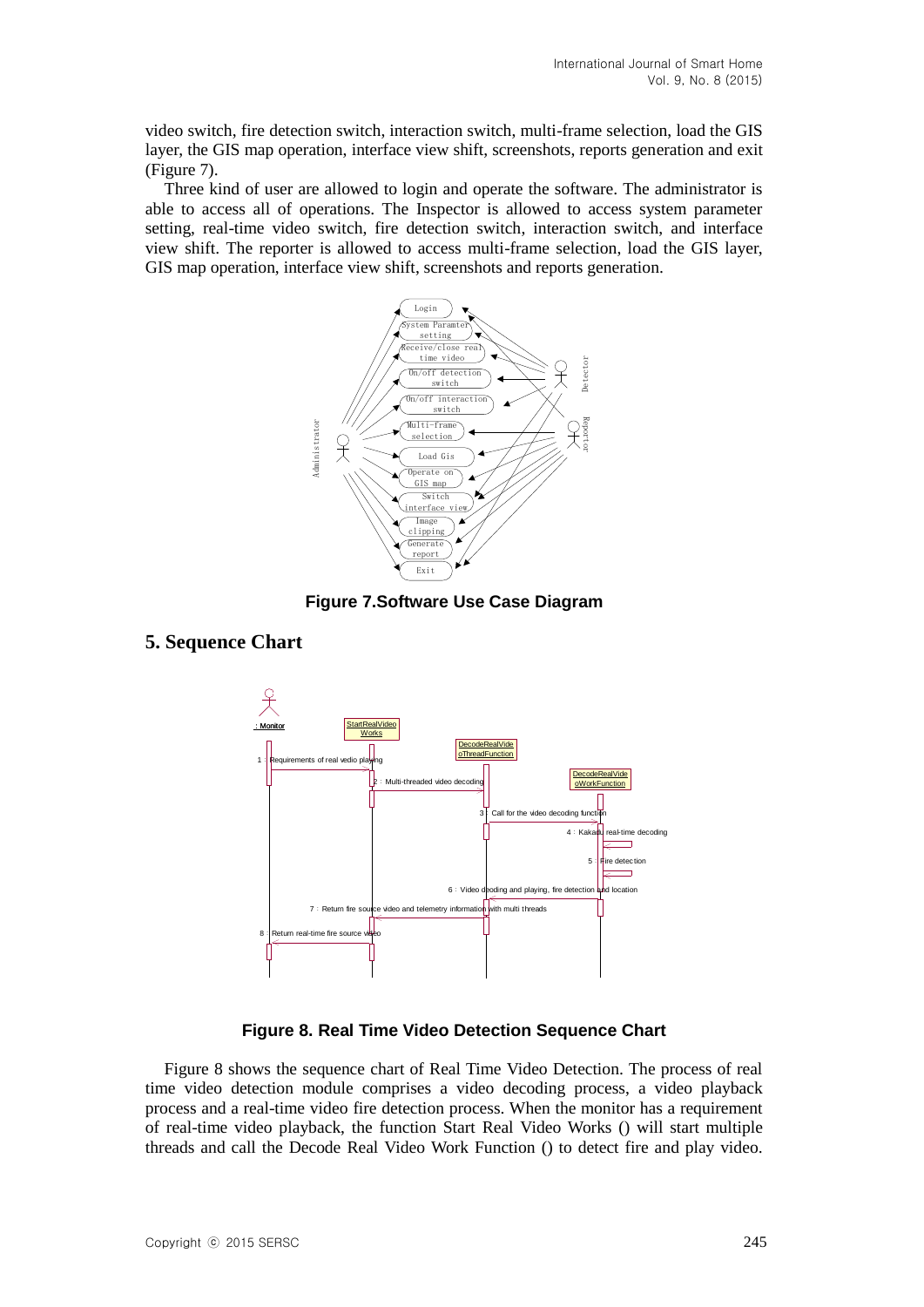Reference to the producer consumer model, the whole process requires synchronization and asynchronous with the video receiving thread. The video receiving thread receives a video frame and sequential storage, processing and display of video frames have been receiving real time video detection thread. When the real-time video detection thread receives a video frame, the Kakadu technology is needed for video decoding firstly, then the fire detection process is underway on the decoded video frames and the new video frame is output. At last, the function gives back the new video frame to the monitor and displays the picture.



**Figure 9. Fire Location Sequence Chart**

Figure9 shows the sequence chart of Fire Location. The fire positioning module is positioning telemetry according to the telemetry information and video frames, and it shows the latitude to the users in real time. When the monitor requests fire location, multiple threads and a fire location function will be started. When the fire detection function has detected fire in the real-time video, the telemetry information of latitude and longitude is estimated with the fire location information and the received telemetry information. This information will be marked on the topographic map and returned to the monitor.

For the sequence of Report generation, the fire report generation module contains the information of instant time, the district of the fire, the wire length, fire area and the fire image. When the monitor requires generating report, a new thread and a function for report generation will be started and the report will be sent to the monitor with Word 2010.

#### **6. Tree-Crown Reconstruction Based on UAV Aerial Images**

A tree-crown reconstruction method is proposed according to the characteristics of UAV aerial image sequences. In the method, we extract feature points based on segmentation, and then match feature points based on regional correlation coefficients. For imaging model of UAV aerial camera, the feature points set are determined by a suitable parameter estimation method. Finally, a modeling method is presented to build the tree-crown model.

UAV aerial is an important way to capture spatial data, and is an important technology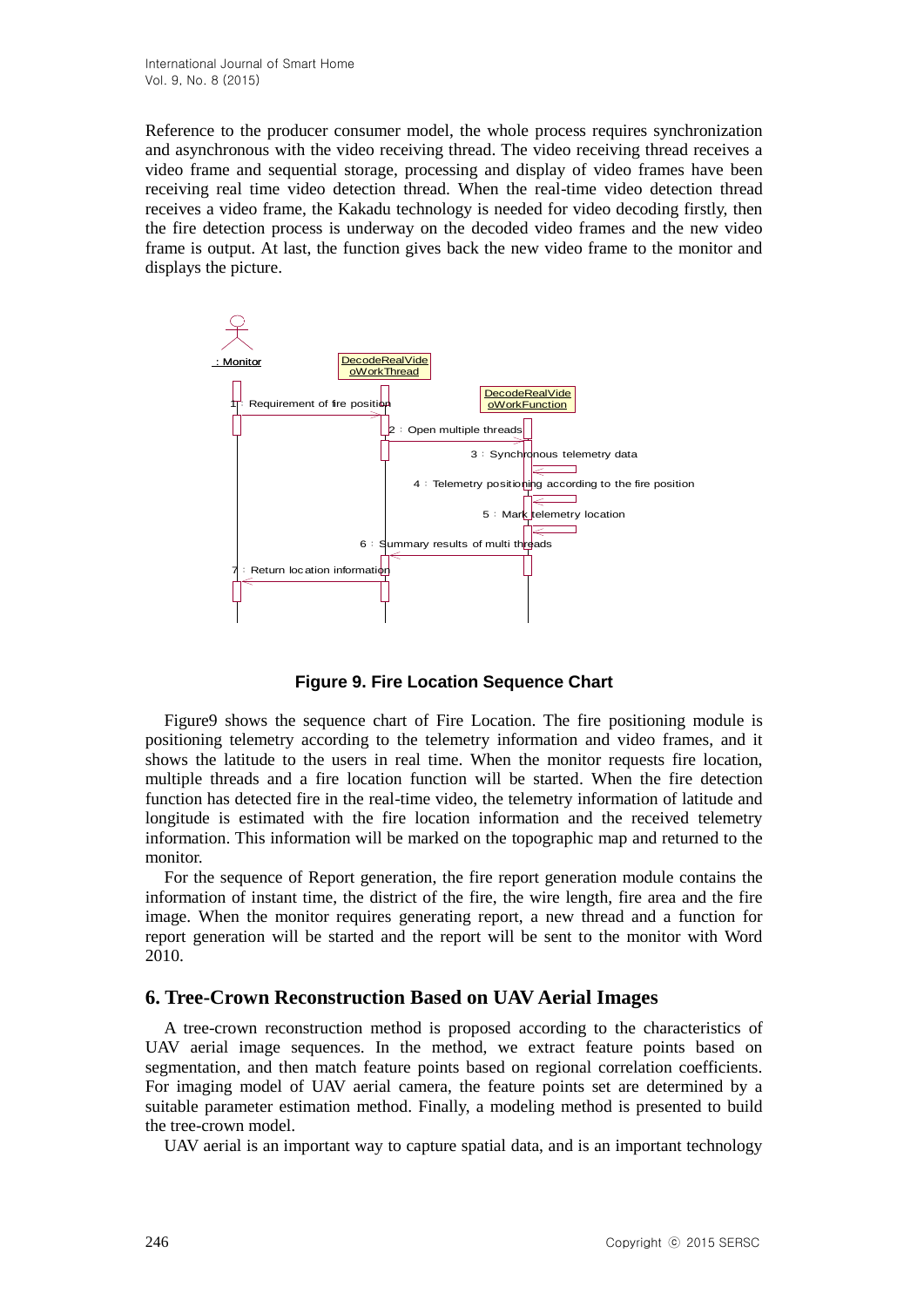shooting ground by optical imaging sensor. Because of its low cost, flexible use, and short operation cycle, etc. The UAV aerial has become an irreplaceable surveying and mapping technology in the field of military and civilian. At present, there has been a great progress in the applications of UAV aerial technology, which is widely used in the national

ecological environmental protection, climate monitoring, investigation of land use, urban planning and municipal management, plant diseases and insect pests in the forest protection and monitoring, etc.

For forest fire controlling, the tree is complex in morphological structure, and this makes it difficult to reconstruct the tree model. Among the methods of reconstruction, binocular stereo vision method has greatly developed, and is now able to stably achieve better reconstruction effect. However, most of the methods rely on accurate horizontal section, which the UAV aerial images can't content. Therefore, we obtain very detailed model by using two images so as to benefit the UAV images.

It is a crucial step to extract the feature points in good matching, as feature points completely reflect the structure characteristics of the target. For feature extraction and matching method, there are two main methods based on feature and on regional correlation. For the former, Scale Invariant Feature Transform (SIFT) algorithm is widely used, which is invariant to size, rotate and radiation of object. For the latter, method based on correlation coefficient is usually adapt to extract and match feature points. The method based on regional correlation coefficient has good performance, but has a complex calculation, resulting in a slow speed, and poor real-time performance. So it is weak to adapt to the change of the image. Generally, we need the algorithm need not the complex image preprocessing, and is able to obtain correlation well representing the similarity of two images. Thus, it can remain most information in image, and it relies on efficient scanning way based on choosing appropriate feature area or feature point extraction method.

Tree reconstruction effect can be directly displayed by the visual modeling scattered points. At present, in the field of tree reconstruction, the commonly used modeling method is the triangular mesh for space scatters. Under a particular resolution, triangular mesh can express more complex surface more accurately using less space and time with the structured model. But the feature points the aerial images can extract is very limited. Using the grid to create three-dimensional tree model is too rough, which also cannot construct the branches structure of the tree-crown well. Our method simulates the branches growth structure of the tree, which can build the complex models of the trees well. Modeling space feature points is effective in the limited UAV environment.

#### **6.1. Camera Parameter Estimation**

The aerial camera intrinsic parameters can be set up every time before the UAV aerial photographing, Table.1 shows parameters.

| <b>Parameter name</b> | Parameter value | remark                                        |  |
|-----------------------|-----------------|-----------------------------------------------|--|
| x0                    | $0.0949$ mm     | Camera principal point coordinate x component |  |
| vU                    | $0.2426$ mm     | Camera principal point coordinate y component |  |
|                       | 33.8568mm       | focal                                         |  |
| e                     | $0.00641$ mm    | principal pixel size                          |  |
|                       | 800m            | UAV flight height                             |  |
| Time                  | 8s              | time interval of capture                      |  |

#### **Table 1.Camera Parameters Available**

According to the camera imaging model, the camera intrinsic parameters can be calculated. In order to simplify the experiment, this paper uses the camera intrinsic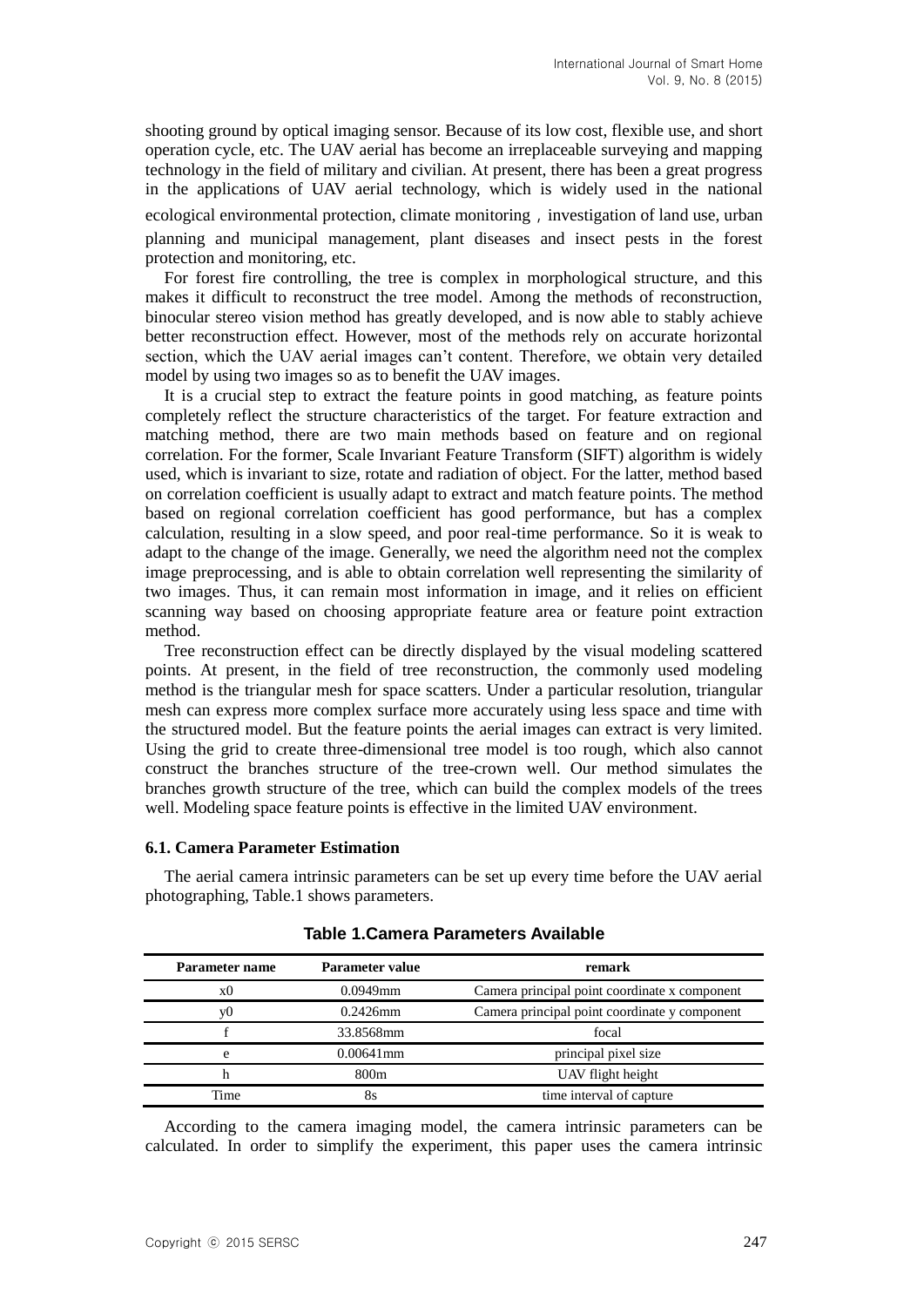parameter matrix including 4 parameters, which means we think there is no distortion in camera. As for the camera extrinsic parameters, because the camera rotation is ignored in this experiment, we only need camera's translation vector. According to the known air distance and flight height of UVA, we map the translation vector in image to world coordinate system.

#### **6.2. Matching Tree Feature Points**

To get the bright and dark area of tree-crown, we do watershed region segmentation. Therefore, we statics the area represented by the number of pixels as in Table 2. It is found that most segmented areas exist between 40 and 150, and that there only are few very large area and very small area: the number of areas existing in [1,39] and [150,181] is just 8. In general, the areas segmented by watershed are uniform.

| project                                        | value | proportion |
|------------------------------------------------|-------|------------|
| The biggest value of interval,<br>unit: pixel  | 181   |            |
| The smallest value of<br>interval, unit: pixel | 1     |            |
| The sum of interval                            | 47    | 1.000      |
| [1, 39]                                        | 5     | 0.106      |
| [40,99]                                        | 26    | 0.553      |
| [100, 149]                                     | 13    | 0.277      |
| [150, 181]                                     | 3     | 0.064      |

**Table 2.The Result of Water Region Segmentation**

## **6.3. Tree Reconstruction and Modeling**

According to tree feature points scattered, the information of branch and crown can be calculated which can be applied to create the three-dimensional tree model of crown by our method. In order to obtain the structure of crown as completely and accurately as possible, we take different threshold value to match feature points in experiment and compare the corresponding result. Under the case of choosing several representative threshold value extracting feature points set and constructing skeleton construction and three-dimensional model of trees.

The UAV aerial is great significant in area of forestry fire controlling. As tree reconstruction has great advantages in obtaining the depth information from 2D images, our approach on UAV aerial images based tree reconstruction is of great usefulness. In our method, we solve the difficult feature points match problem for aerial images based on the watershed segmentation and regional correlation coefficients, and extract enrich structure points for target tree-crown.

## **7. Fire State Detection Platform**

As shown in Figure 10, in the fire detection under the state of fire, video area real-time broadcast remote video and display fire detection results, GIS display marked fire location in the satellite map; In the fire operation area, real-time display altitude, pitch angle and other remote sensing information of the aircraft and latitude and longitude and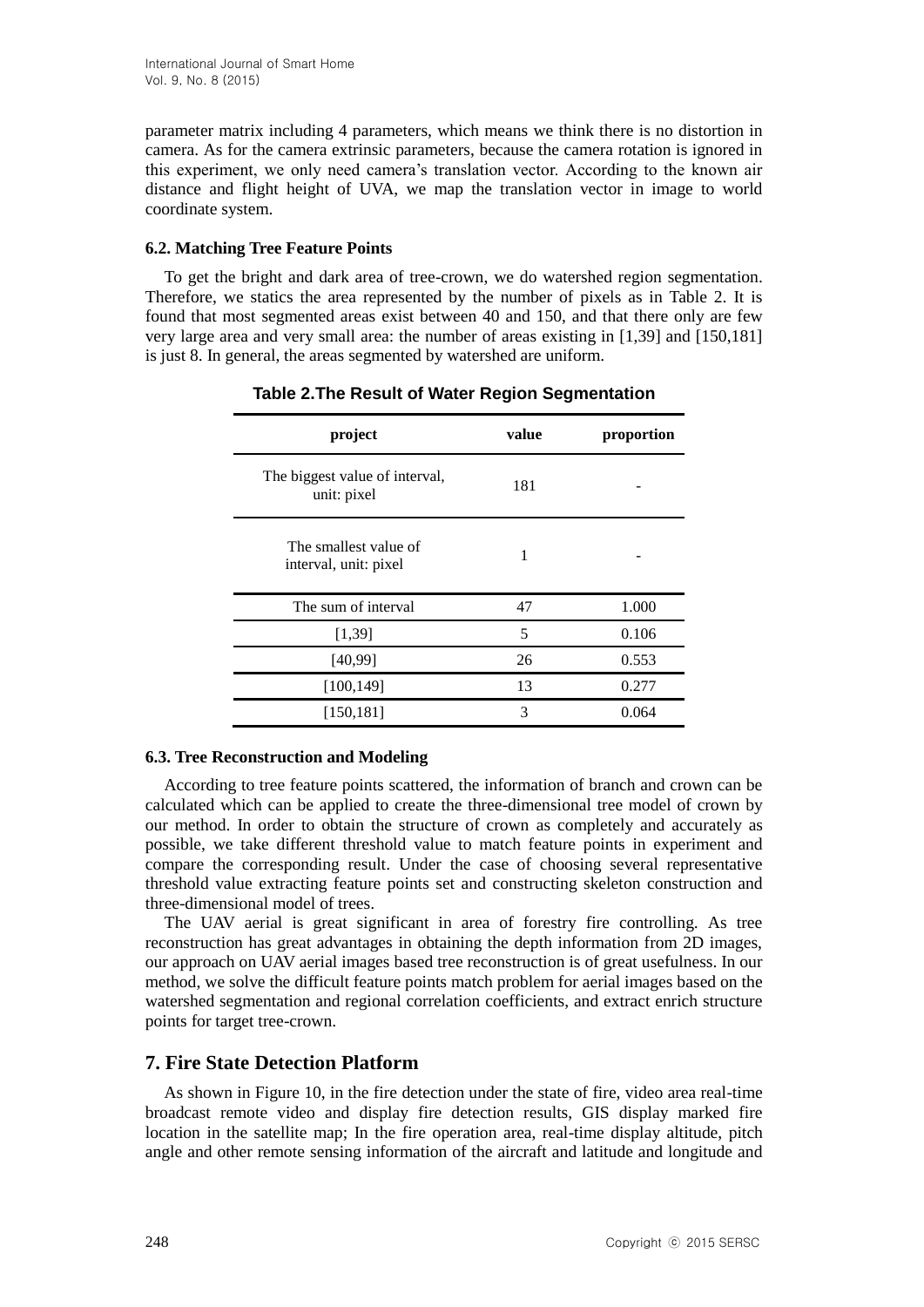other geographical information detected by the central station and moving station.



#### **Figure 10. Fire State Detection Software**

This software implements analysis, processing, and fire detection on UAV aerial image. It can real-time detect a widely range of forest, and locate the potential forest fire fast and accurately, and help staff eliminate the hidden danger. In the future, the technology of UAV aerial will be popularized in many fields like agriculture, forestry, sea .etc. The image processing software based on UAV aerial will greatly promote the development of these industries and enlarge the application scope of UAV.

#### **References**

- [1] C. Liang, "Analysis and Design of an Image Processing System based on Aerial Robot", South China University of Technology,**(2009)**.
- [2] G. Rufino and A. Moccia, "Integrated VIS-NIR Hyper spectral/Thermal-IR Electro-Optical Payload system for a Mini-UAV", American Institute of Aeronautics and Astronautics (AIAA), 5th Aviation Technology, Integration, and Operations Conference,vol. 7009, **(2005)**.
- [3] V. G. Ambrosia, S. S. Wegener, D. V. Sullivan, S. W. Buechel, J. A. Brass, S. E. Dunagan, R. G. Higgins, E. A. Hildum and S. M. Schoenung, "Demonstrating UAV-Acquired Real-Time Thermal Data Over Fires", Photogrammetric Engineering and Remote Sensing,vol. 4, no. 69,**(2003)**.
- [4] A. Restas, "Forest Fire Management Supporting by UAV Based Air Reconnaissance Results of Szendro Fire Department", Hungary International Symposium on Environment Identities and Mediterranean Area. vol. 10, no. 7, **(2006)**, pp. 3.
- [5] S. Christiansen, "Drones over Alaska", Anchorage Press, August 19, 2009, Available at: http://www.anchoragepress.com/news/drones-over-alaska/article\_18cd878a-503a-511f-b4c9-eb50cca8c d03.html.
- [6] C. Barrado, R. Messeguer, J. Lopez, E. Pastor, E. Santamaria and P. Royo,"Wildfire Monitoring Using a Mixed Air-ground Mobile Network", IEEE Pervasive Computing 2010, vol.4, no. 9,**(2010)**.
- [7] "Association of Unmanned Vehicles International (AUVSI)", December 1, 2010 Fire Fighting Tabletop Exercise 2010 After Action Report, Available at: http://www.auvsi.org/about/chapters/events/auvsievents/ttx2010.
- [8] W. Zhenkuang, C. Shi, J. Li and L. Y. Jiu, "Study on the fire source localization method based on machine vision", **(2012)**.
- [9] X. Zhibing and F. Minrui, "Development of an Auto-locating and Fire-fighting System Based on CCD Image", Process Automation Instrumentation, vol. 7, no. 28, **(2007)**.
- [10] Z. Jianhua, F. Jun and S. Xueming, "An Identification Method of Fire Smoke Based on Neural Network", Acta Optica Sinica, vol. 9, no. 23, **(2003)**.
- [11] S. HaiShan, L. H. Zhong, Y. Hong and L. X. Ming, "Identification and Application of Fire Images Based on Neural Network and Genetic Algorithm", Computer Science, vol. 11, no. 26, **(2006)**.
- [12] X. W. Sheng, T. C. Zheng and F. S. Ming, "Fire Automatic Recognition Based on Image Visual Feature", Computer Engineering, vol. 29, no. 18,**(2003)**.
- [13] L. Ping, "Research of Flame Recognition Method Based on Multi-Feature Fusion", Xi'an University of Architecture and Technology, Control Theory and Control Engineering, **(2012)**.
- [14] G. H. Kun, C. W. Ping and L. X. Fang, "Study on Fire Locating Based on Image Processing", Journal of East China Jiaotong University, vol. 4, no. 22,**(2005)**.
- [15] W. Song and L. Hua, "Application of Artificial Neural Network in the Fire Detection of Naval Vessel", Chinese Journal of Ship Research, vol. 6, no. 2,**(2007)**.
- [16] H. Bin and W. S. Tong, "Fire detection method of marine engine room based on infrared vision", Ship Engineering, vol. 3, no. 31, **(2009)**.
- [17] D. ShengAn, "Study on Intelligent Wireless Fire Control System Design and Interior Fire Source Localization Method", Hangzhou Dianzi University, Control Theory and Control Engineering, **(2012)**.